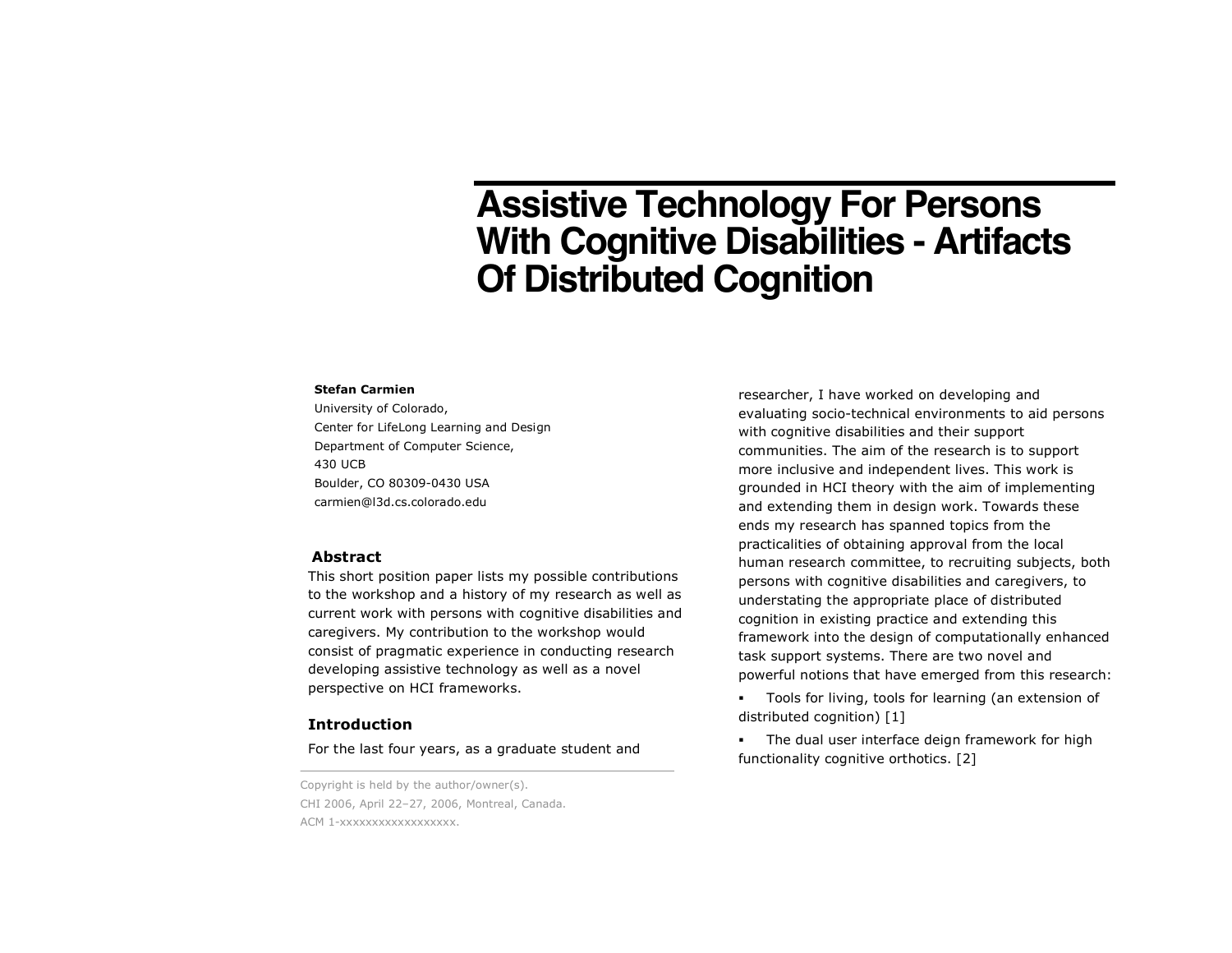## **Pragmatics of Research**

My dissertation project, MAPS (**M**emory **A**iding **P**rompting **S**ystem), is part of the CLever ("**C**ognitive **Lever**s: Helping People Help Themselves") research project. CLever, at the Center for Lifelong Learning and Design (L3D), University of Colorado, develops sociotechnical environments to support caregivers and persons with cognitive disabilities and their caregivers.

CLever has based its approach to assistive technology with multi disciplinary teams that support understanding the needs and opportunities inherent in the communities of persons with cognitive disabilities and their support communities. Further, these teams participate in the design of artifacts, leveraging existing knowledge and skills to best support increasing of inclusion and independence. Participating in the CLever project is an assistive technology professional with many years experience with the local school district's special education program. Additionally Clever has a collaborative alliance with a local organization (Imagine! Colorado [3] ) in the field of group homes and providing support for persons with cognitive disabilities. Without the guidance of these domain experts our designs and ideas would have had to go many more iterations of failure before we found a correct fit. This is especially important due to the limited number of potential local participants, both persons with cognitive disabilities and also caregivers. They are also indispensable in recruiting and selecting participants in studies as well as helping with the rigorous human research protocol approval process for this special group from the university and others.

Because we came to this domain with little experience in assistive technology design, we were initially drawn to looking at the target population thru the handy and

obvious lens of diagnosis. Since then we have learned that diagnosis is often more of a hook to place bureaucratic paperwork requirements than a generalizable pointer to needs. We have come over time to look at functional assessment as a more reliable indicator of needs and potential. Still the problem of generalization remains.

## **Research Frameworks**

The approach MAPS has taken is to provide cognitive orthotics to persons with cognitive disabilities based on the frameworks of distributed cognition [4] and situated action [5]. This approach further divides the distributed cognition framework into 1) 'tools for learning' (tools which change your abilities) and 2) 'tools for living' (tools that extend your abilities); this division has help clarify the design and function of the resultant artifact, and it is possible to map these differences into the worlds of assistive and rehabilitative technologies.

This design process and the construction of the artifacts use time practices has resulted from the proper application of the notion of symmetry of ignorance [6]. By involving domain experts from the assistive technology and therapeutic side as well as computer and cognitive scientists, the traps of 'I've got a theory' and 'I've got a cousin' as design foundations can be avoided. Further, the process of preparing the prompting scripts for task guidance and their use in the world is an interesting example of metadesign [7]; the use of this tool is spread over time and across persons. The 'user' in this case consisting of both the person with cognitive disabilities and the caregiver as separate personas of one user, with interlocking needs and outputs. The resultant system is an example of what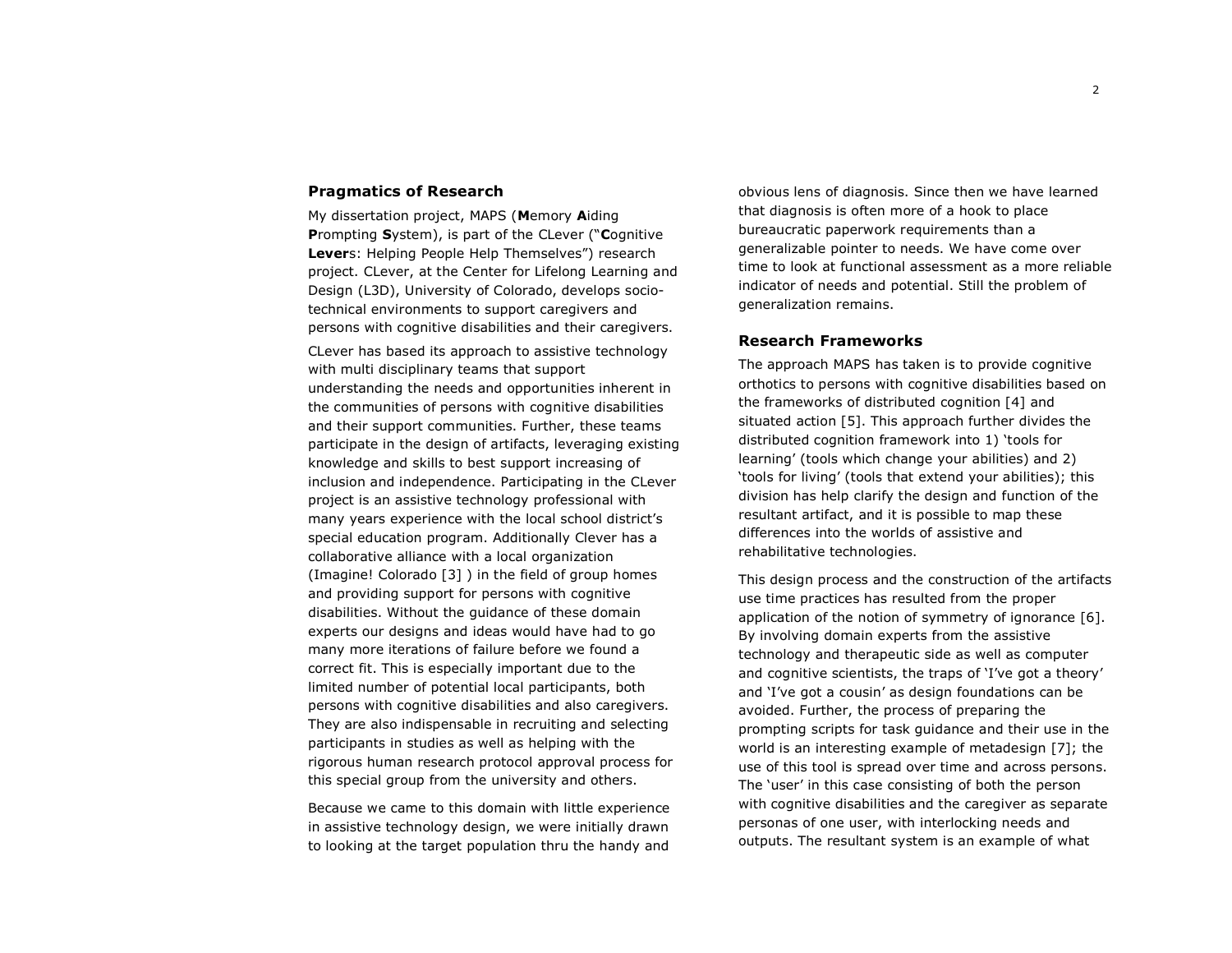

 $I - MAPS$  handheld prompter



Figure 2 – MAPS script editor

we have come to call *active distributed task support* [8].

One of the thorny issues inherent in the MAPS project is the 'universe of one' problem. Persons with cognitive disabilities often have multiple disabilities as well as unique patterns of abilities and deficiencies: this leads to an emphasis on personalization of the application, much more so than 'off the shelf' software and systems. While this may be so, the question arises whether it is possible to generalize our studies of individuals using these types of technology, and more importantly can we develop tools that allow us to make valid predictions of fit and use of systems by *classes* of persons?

#### **MAPS**

MAPS [9] is a hand held prompting system (see Figure 1 and 2), that prompts a person with cognitive disabilities through tasks that were previously difficult or impossible for them to complete independently due to difficulties with memory or executive functions. MAPS is a script editing tool, designed to allow a caregiver with minimal computer skills to create, store and deliver scripts representing tasks, and a hand held prompter used by the person with cognitive disabilities.

The MAPS handheld prompter 'plays' the visual and verbal cues that guide the successful completion of a chosen task (see figure 1). The images that appear on the small screen are personalized for the user, usually a photograph of the task steps, accompanied by verbal prompt describing the action to be taken. The controls on the handheld computer have been simplified to a minimal set. The caregiver can modify the placement and function of these controls to fit the user.

The MAPS caregiver interface provides the tools and support for creating, annotating, modifying, and storing scripts to be used in the MAPS handheld prompter (see figure 2). The process of preparing the MAPS system for use by a person with cognitive disabilities consists of selecting appropriate task to be prompted, segmenting the task into appropriately sized cognitive chunks, collecting and preparing the images and verbal prompts to cue the segments of the task, and finally using the script editor to assemble, store and load the finished script to the hand held prompter.

The design process for the script editor emphasized reusing exiting computer skills, basing the applications cognitive model on a familiar metaphor (filmstrip and MS PowerPoint), and performing several iterations of user testing. Caregivers, selected for low computer skills, participated in user testing by being given terse instructions to perform typical tasks after being given minimal instruction in the use of the editor. Further, they were probed for their understanding of the applications conceptual model (which may vary from the actual data/program model). We did three iterations of user testing, each with between three and eight users. Each round resulted in non-trivial design changes. The over arching goal was to allow initial easy successful script generation while supporting complex annotated scripts as the user became more skilled.

## **Conclusion**

Driving my work is both a heartfelt desire to work with these populations, to implement and understand the tremendous promise of computationally rich support *and* exploring the notion that the supporting HCI frameworks become themselves richer from the unique feedback that results. The need for high reliability,